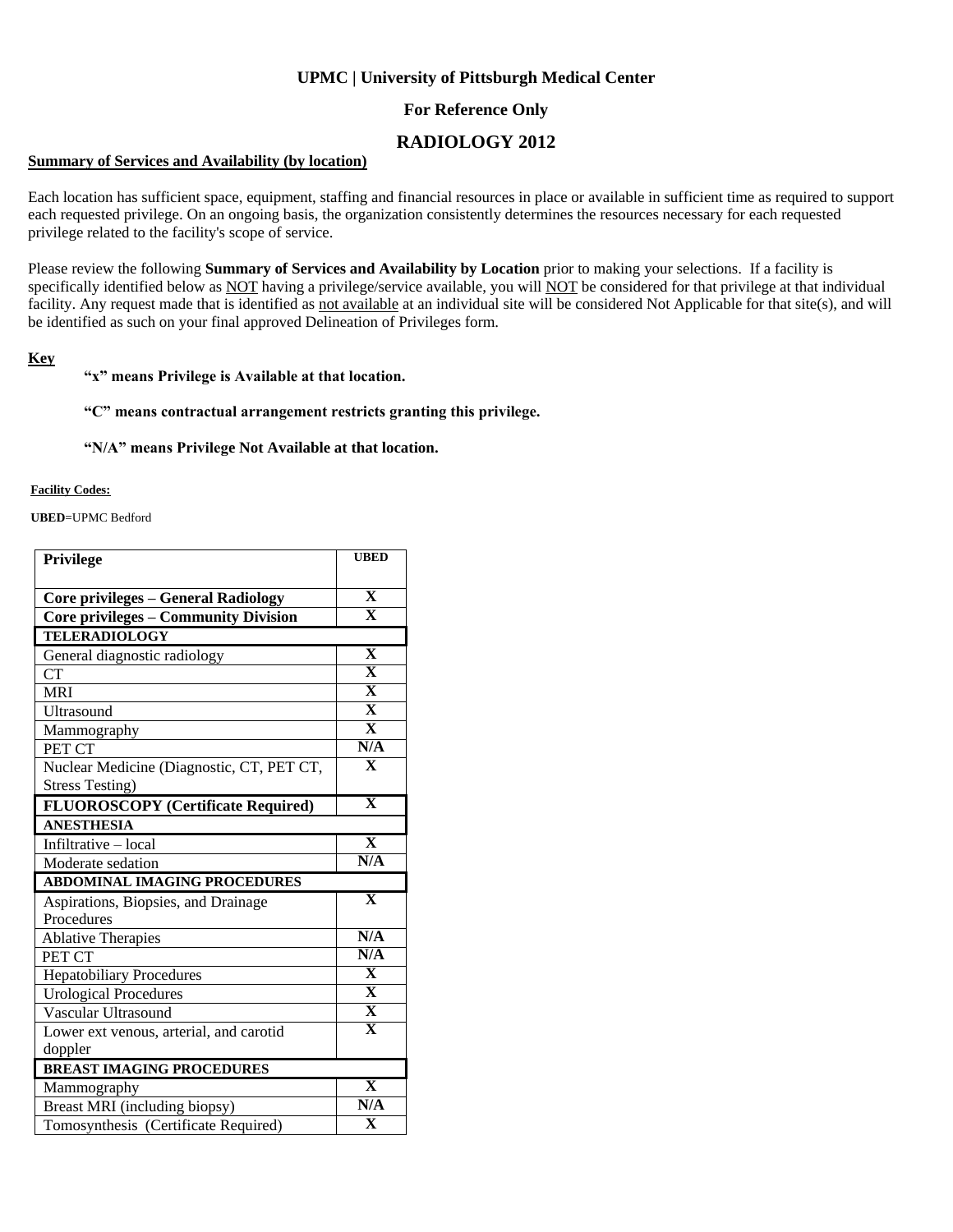## **UPMC | University of Pittsburgh Medical Center**

## **For Reference Only**

# **RADIOLOGY 2012**

**Privilege UBED** Needle/Wire localizations **X**<br>Ductography **X** Ductography **X**<br>Radioactive seed localization **X** Radioactive seed localization **X** Breast aspiration **X** Ultrasound guided breast drainage **X** Biopsy Stereotactic **N/A**<br> **I**IItrasound **X** Ultrasound **X**<br>
MR guided **N/A** MR guided **WOMEN'S IMAGING PROCEDURES** Aspirations, Biopsies, and Drainage Procedures **X** Hepatobiliary Procedures **X** Urological Procedures Hysterosalpingogram **X** Vascular Ultrasound **X** Lower ext venous, arterial, and carotid doppler **X** PET CT **N/A** Bone Densitometry –DEXA (Certificate Required) **X INTERVENTIONAL RADIOLOGY PROCEDURES** Interventional Radiology Core – including Aspirations, Biopsies, and Drainage Procedures, Hepatobiliary Procedures, Urological Procedures, Diagnostic Angiography/Venography, Embolization Therapy, IVC Filter Placement, Intravascular Catheter Placement, Vascular Ultrasound, Lower ext venous, arterial, and carotid Doppler **X Vertebral Augmentation N/A**<br> **N/A**<br> **N/A**<br> **N/A** Sacroiliac Joint Injections **X**<br>Ablative Therapies **X Ablative Therapies** Spine intervention other than myelogram Epidural **N/A** Facet **X** Discography **N/A**  Intradiscal therapy **N/A** Epidural Blood Patch **N/A** PET CT N/A<br>
Nyelogram X Myelogram **X** Hysterosalpingogram **X MUSCULOSKELETAL PROCEDURES** Arthrography **X**<br>Myelogram **X** Myelogram **X**<br>Sacrolliac Joint Iniections **X** Sacroiliac Joint Injections **X** Aspirations, Biopsies, and Drainage Procedures **X**

Page 2 of 3